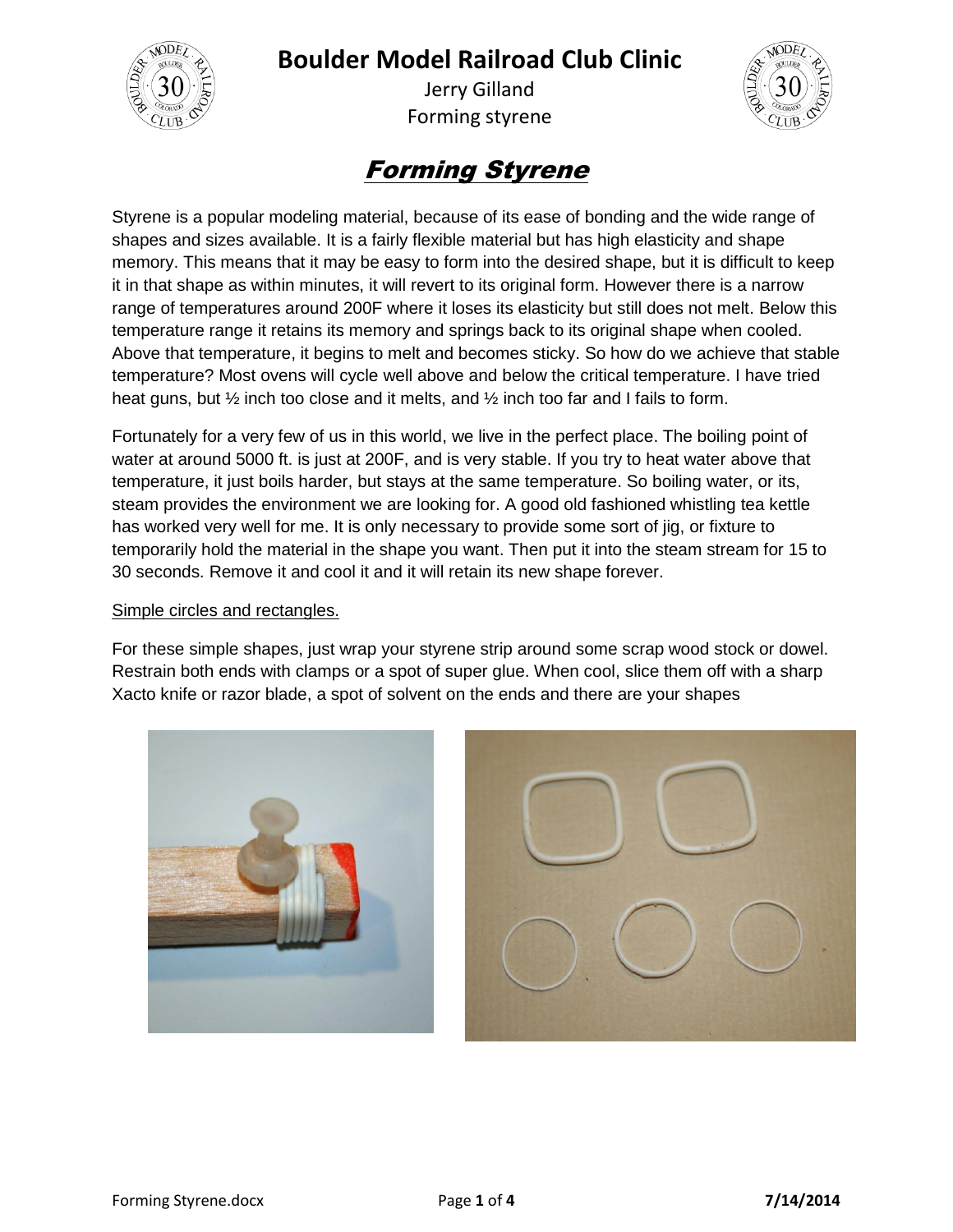

Jerry Gilland Forming styrene



#### Complex Piping

If you need special shapes and numerous copies of the same part, a little work with some scrap basswood can produce a jig which will hold the material in the desired shape when being steamed. As long as I just used steam, I have had no trouble removing the part when cool. I have tried immersing it directly in the boiling water. This is OK of done briefly. However I have found that prolonged immersions (more than a minute), causes the styrene to be become sticky and difficult to remove from the jig.



#### Free-Form Shapes

I keep a small piece of corkboard and some stick pins handy for these one-off jobs. Your imagination is the limit as to the shapes that can be achieved. As you see, the cooled part retains the desired shape almost perfectly.



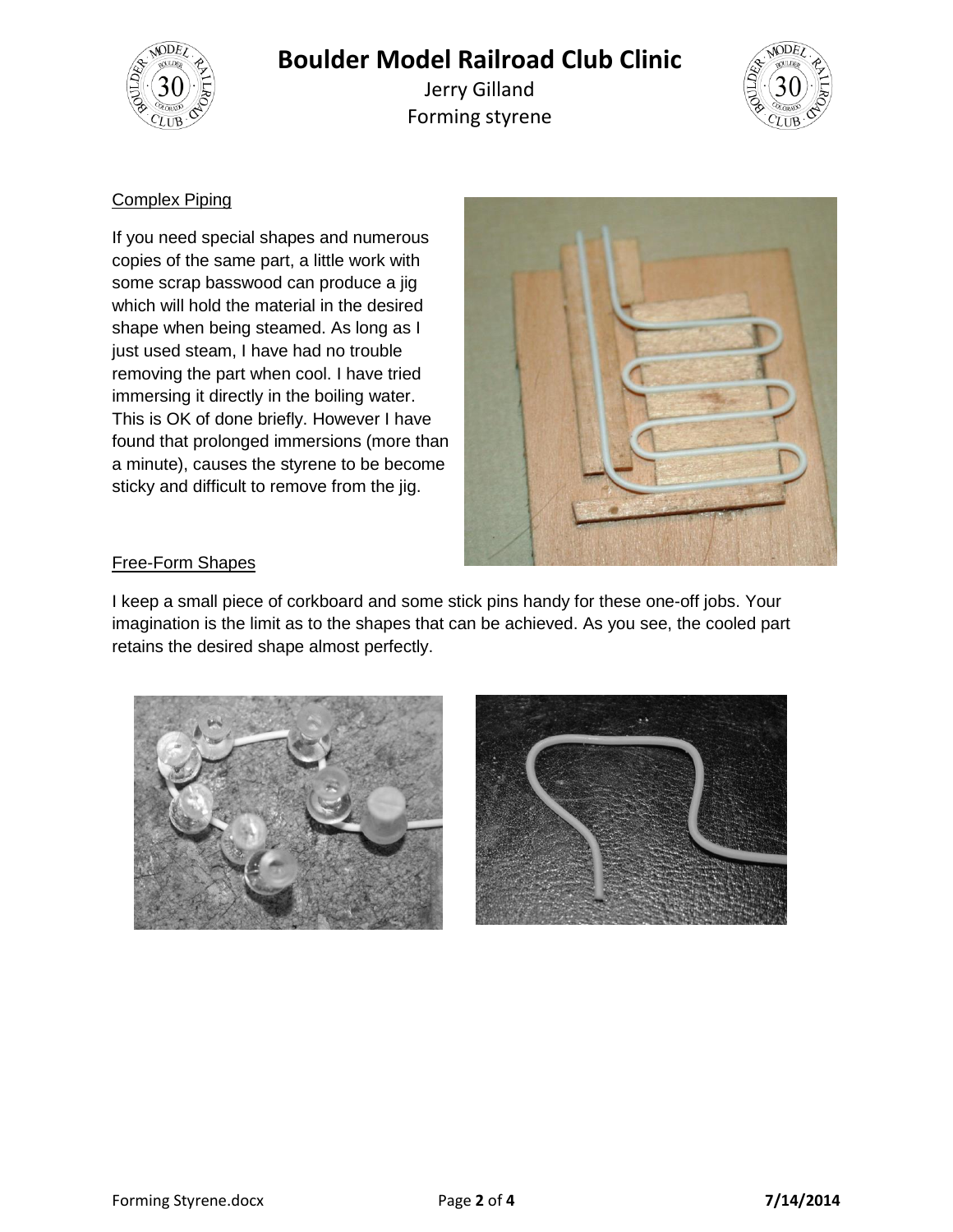

Jerry Gilland Forming styrene



#### **Sharp Bends**

As I am sure you have all experienced, if you attempt to bend cold styrene too sharply, it breaks. Therefore it is sometimes necessary to form the sharp bend while the material is hot. This takes some practice, but I have done it successfully. Just heat the styrene slowly in the steam, until it just starts to sag. Then quickly grab it with a tool and make the desired bend. Don't use metal pliers, as they conduct the heat away too rapidly. I use a clothes pin that I have turned around backwards, as shown. It seems adequate for the job.



#### Sheet Stock

Although most effective with strips, the same principles apply to sheet material. The photos below show my attempt to make a locomotive piston shroud. As you see the jig is pretty simple – just two pieces of dowel of the correct diameter, and a smaller dowel to get a little reverse curvature. And, yes, rubber bands work well to hold it all together. When I tick to steam heat, I have no trouble with the rubber band leaving marks. However, when immersing too long directly in boiling water I have gotten some depressing under the bands.





I learned something here that I should have realized. If you look closely at the upper photo, you will see that I had put some rivet marks on the styrene sheet before wrapping it on the form. But if you look at the finished part, they are completely gone! That is because the styrene where the rivet marks were was stress d and annealed back to its original flat shape when heated. This tell me that if had just waited a couple of days, the rivet marks would have disappeared anyway. The heat just accelerated the process.